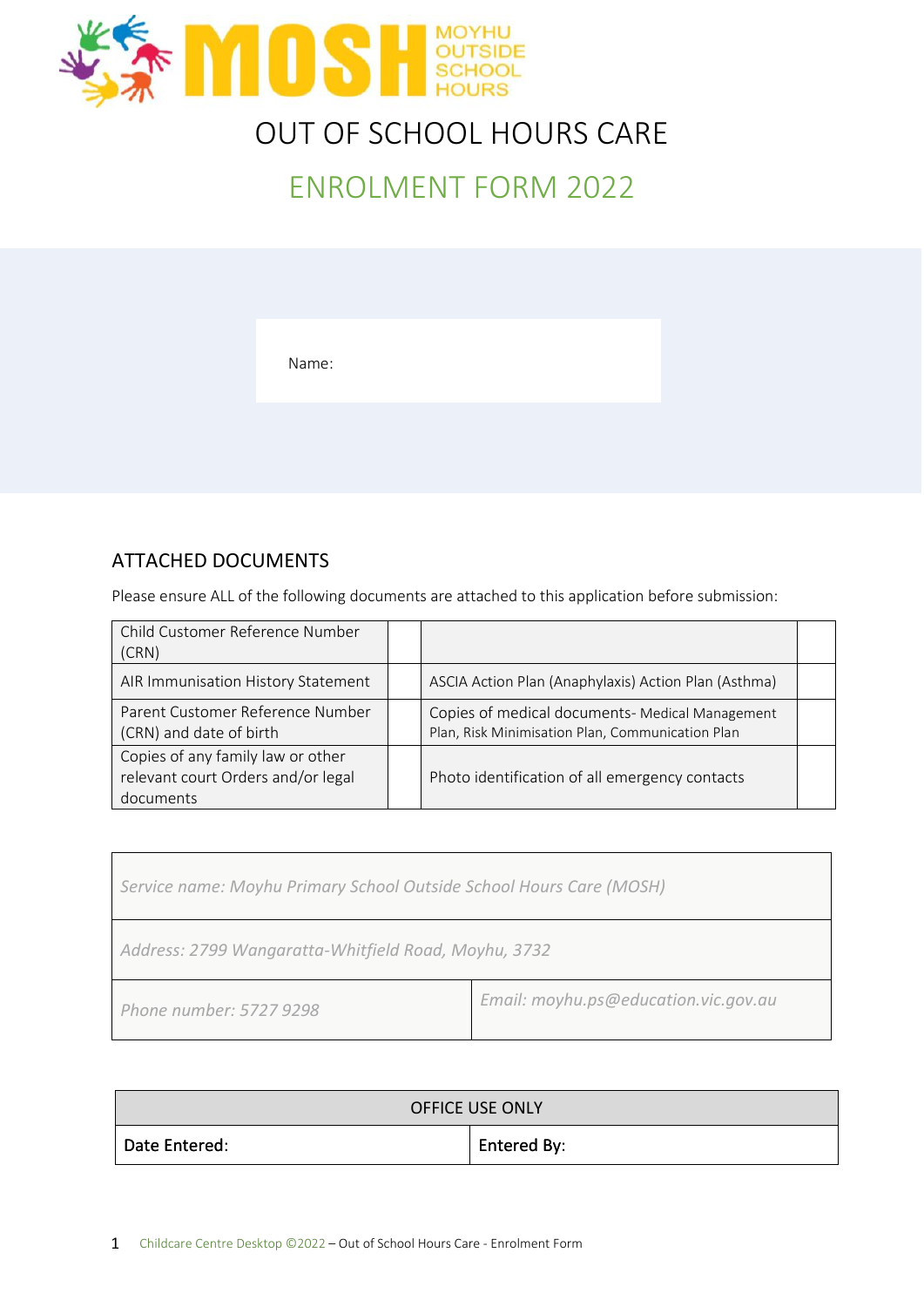

### CHILD DETAILS

*Education and Care Services National Regulations - Regulation 160 (3a, e)*

| <b>Family Name</b>   |                |
|----------------------|----------------|
| First given name     | Middle<br>name |
| Preferred first name |                |

| Date of Birth | Gender          |  |
|---------------|-----------------|--|
|               | (Please circle) |  |

| Centrelink Reference Number (CRN)                                         |  |
|---------------------------------------------------------------------------|--|
| <b>Please note:</b> Parent and child have their own individual CRN number |  |

| Child's home address         |  |
|------------------------------|--|
|                              |  |
| Child normally lives<br>with |  |

| <b>Primary School attending</b>     |     |     |     |        |     |
|-------------------------------------|-----|-----|-----|--------|-----|
| Child's Year Level                  |     |     |     |        |     |
| Days of attendance (Please circle): | Mon | Tue | Wed | Thurs. | Fri |
| Afternoon Session Required (Tick):  |     |     |     |        | N/A |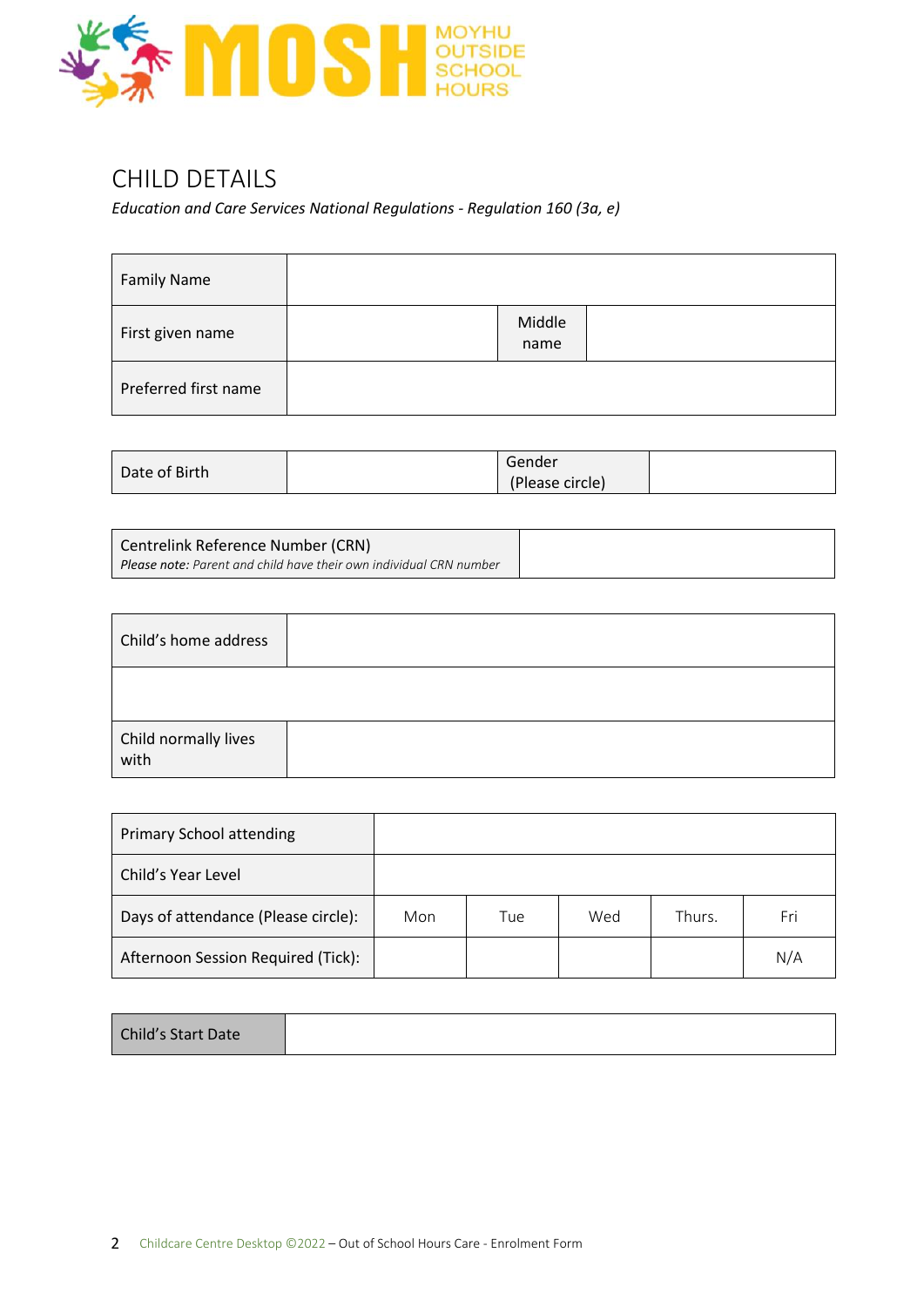

### CULTURAL CONSIDERATION

*Education and Care Services National Regulations - Regulation 160 (f, g, h)*

| Is your child of Aboriginal or Torres<br>Strait Islander origin?                                                                        | Aboriginal   Torres Strait Islander  <br>No<br>Both                 |
|-----------------------------------------------------------------------------------------------------------------------------------------|---------------------------------------------------------------------|
| Does your child speak a language<br>other than English at home?                                                                         | If yes, what language (s) other than English are spoken at<br>home. |
| (Please circle) Yes / No                                                                                                                |                                                                     |
| County of birth                                                                                                                         |                                                                     |
| Child's residency status                                                                                                                |                                                                     |
| What is your child's cultural<br>background?                                                                                            |                                                                     |
| Please outline any cultural practices<br>you would like followed                                                                        |                                                                     |
| Religion                                                                                                                                |                                                                     |
| Please outline your child's religious<br>background and if relevant any<br>religious practices/celebrations you<br>would like followed. |                                                                     |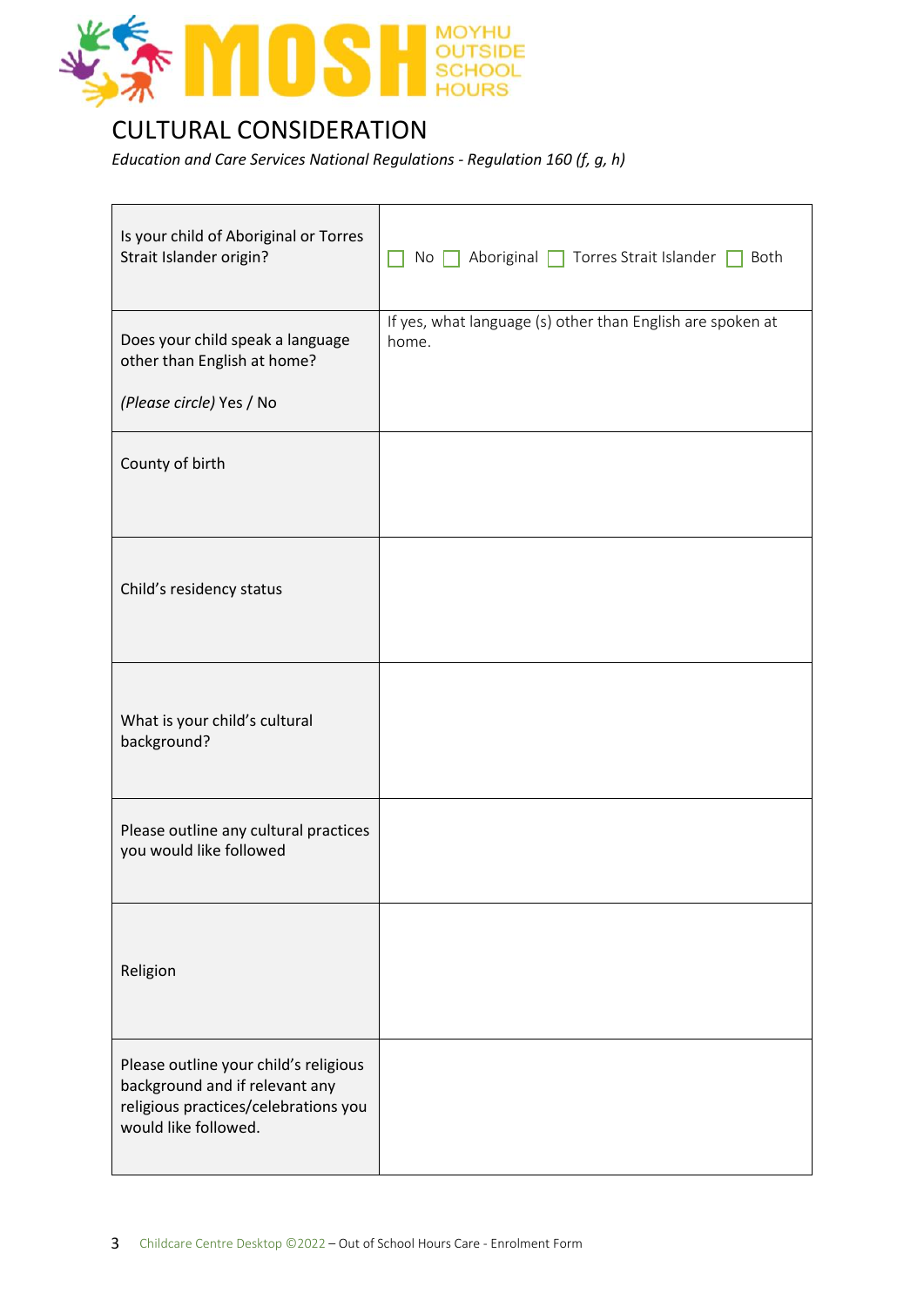

#### PRIMARY PARENT

*Education and Care Services National Regulations - Regulation 160 (3b)* [Primary Parent must also be the registered CCS claimant even if the secondary parent is paying the account]

| <b>Parent Name</b>                  |     |  |  |
|-------------------------------------|-----|--|--|
| <b>Parent Surname</b>               |     |  |  |
| Address                             |     |  |  |
|                                     | (H) |  |  |
| Phone Number/s                      | (M) |  |  |
|                                     | (W) |  |  |
| Parent Date of Birth:               |     |  |  |
| <b>Email address</b>                |     |  |  |
| Relationship to child               |     |  |  |
| Country of Birth                    |     |  |  |
| Languages other than                |     |  |  |
| English spoken at                   |     |  |  |
| home                                |     |  |  |
| Primary Parent Centrelink Reference |     |  |  |
| Number (CRN):                       |     |  |  |

| Please provide any relevant cultural<br>background details |  |
|------------------------------------------------------------|--|
|                                                            |  |

| Does the child normally live with you? | Yes / No |
|----------------------------------------|----------|
| (Please circle)                        |          |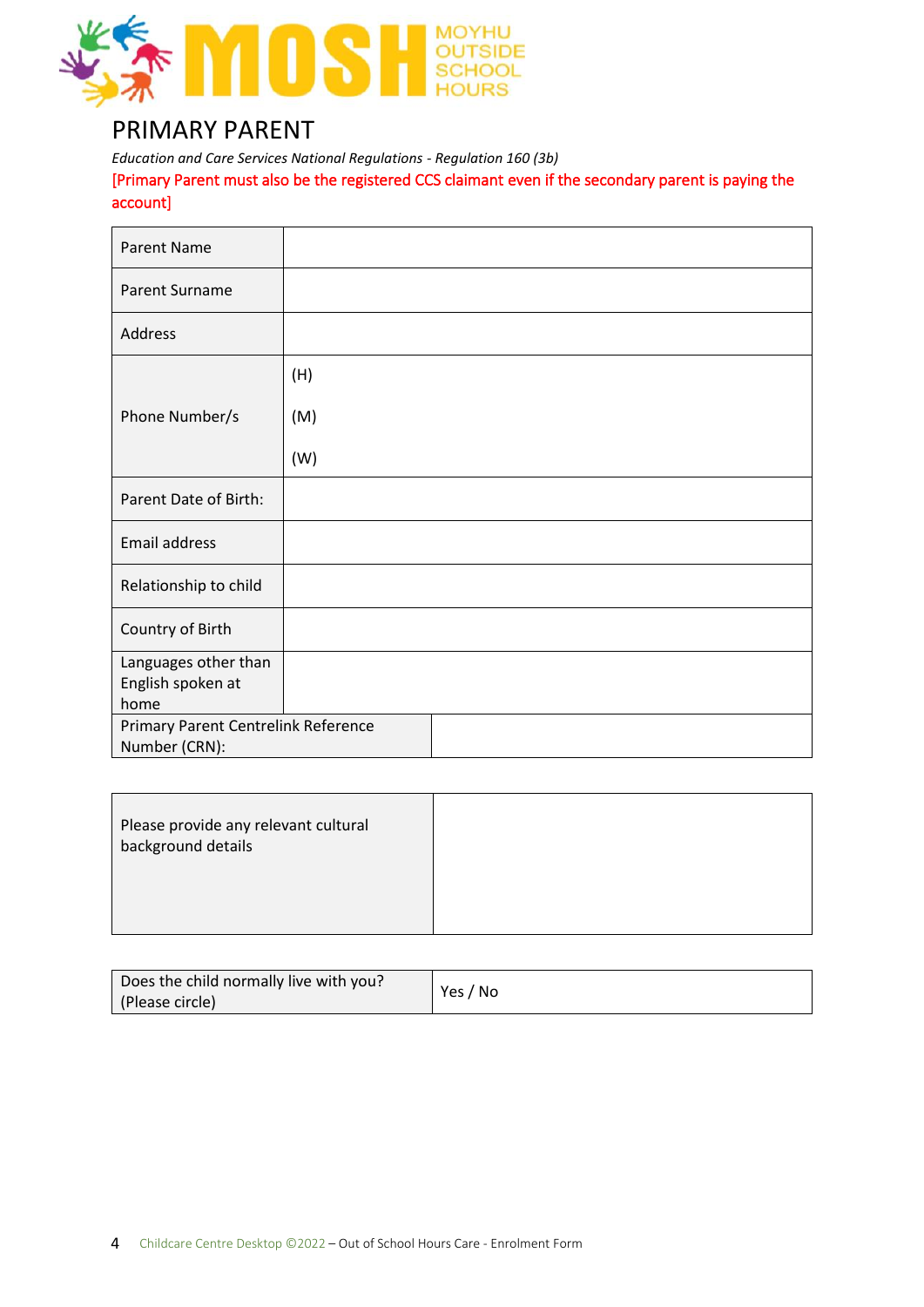

#### SECONDARY PARENT

*Education and Care Services National Regulations - Regulation 160 (3b)*

| <b>Parent Name</b>                                |     |
|---------------------------------------------------|-----|
| <b>Parent Surname</b>                             |     |
| Address                                           |     |
|                                                   | (H) |
| Phone Number/s                                    | (M) |
|                                                   | (W) |
| Parent Date of Birth                              |     |
| <b>Email address</b>                              |     |
| Relationship to child                             |     |
| Country of Birth                                  |     |
| Languages other than<br>English spoken at<br>home |     |

| Does the child live with you? (Please circle) $\vert$ Yes / No |  |
|----------------------------------------------------------------|--|
|----------------------------------------------------------------|--|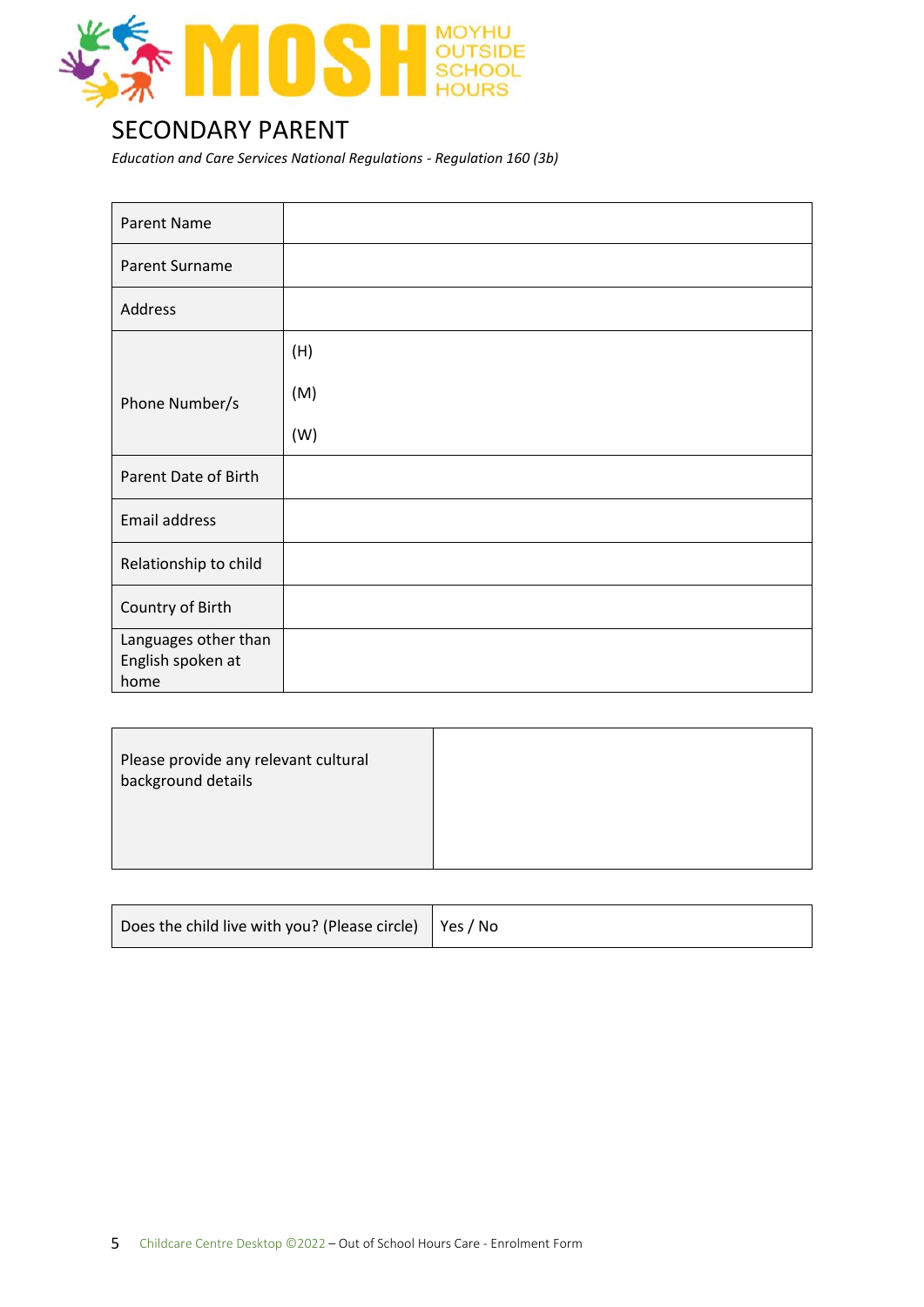

## FAMILY LAW, AVOs OR OTHER RELEVANT COURT ORDER

*Education and Care Services National Regulations - Regulation 160 (3c, d)*

| Are there any relevant court orders,<br>parenting orders or parenting plans relating                                           | Yes/No                                                             | Attached |
|--------------------------------------------------------------------------------------------------------------------------------|--------------------------------------------------------------------|----------|
| to the powers, duties and responsibilities<br>or authorities of any person in relation to<br>the child or access to the child? | If yes, please provide all relevant<br>documentation and paperwork |          |
| Are there any other relevant court orders                                                                                      | Yes/No                                                             | Attached |
| relating to the child's residence or the<br>child's contact with a parent or other<br>person?                                  | If yes, please provide all relevant<br>documentation and paperwork |          |
| Have photographs and names of<br>unauthorised people been attached to this<br>form?                                            | Yes/No                                                             | Attached |
| Briefly outline court order requirements                                                                                       |                                                                    |          |

Please note that without this documentation we cannot legally enforce the Order/s.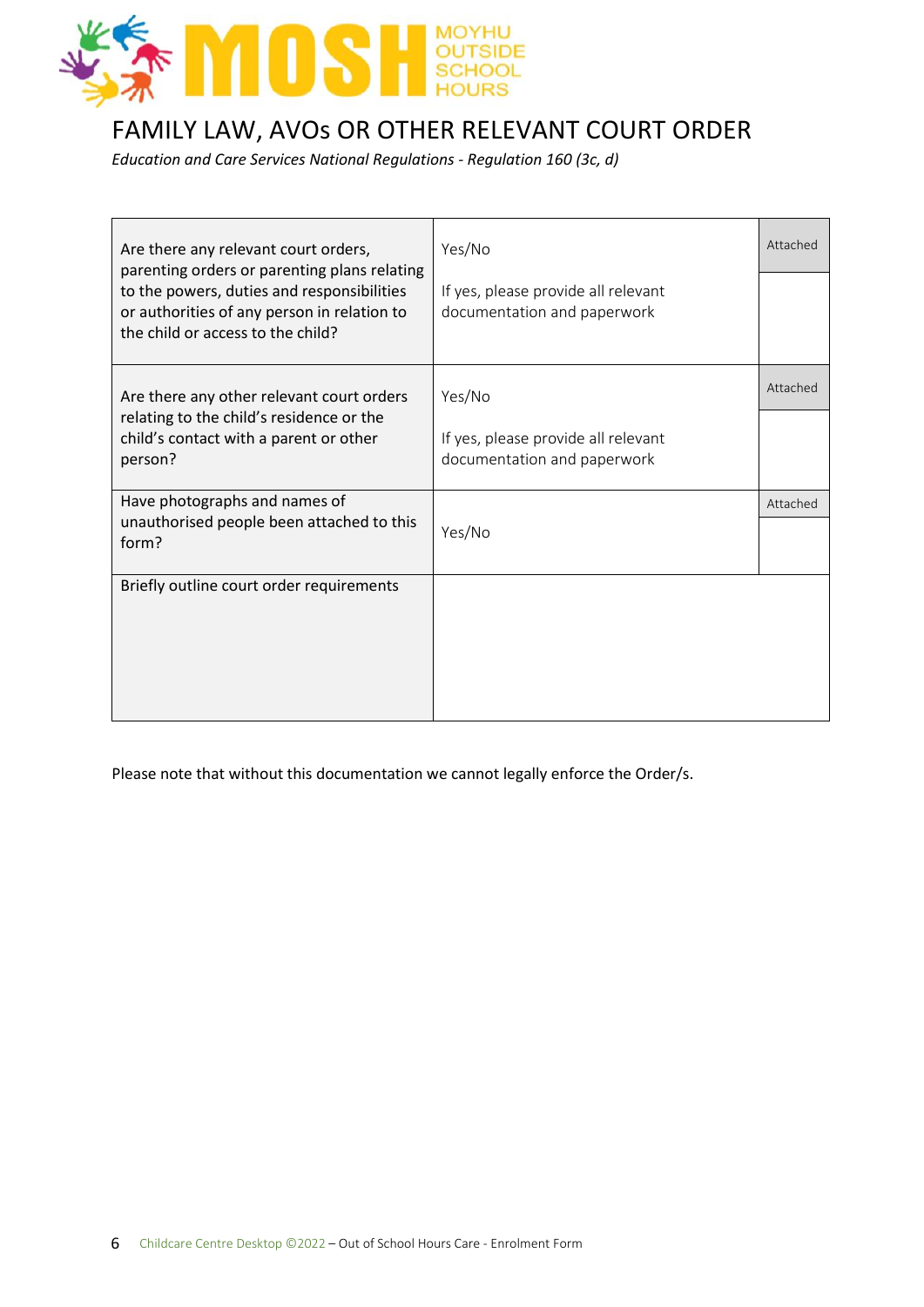

### MEDICAL INFORMATION

#### *Education and Care Services National Regulations - Regulation 160 (3a, I, j) Regulation 162(d)*

To ensure your child's safety, it is essential that you inform our Service of any medical conditions, including known allergies before enrolment. If any information changes to an existing condition or you become aware of a newly diagnosed condition, you should contact management as soon as possible. Specific healthcare needs for your child must be kept in the enrolment record.

| Child's Medicare<br>Number                      |          |                                      |          |
|-------------------------------------------------|----------|--------------------------------------|----------|
| <b>Medicare Expiry Date</b>                     |          | Child's Medicare<br>reference number |          |
| Doctor's name                                   |          |                                      |          |
| <b>Medical Centre</b>                           |          | Phone number                         |          |
| Doctor's address                                |          |                                      |          |
| <b>Private Health Cover</b>                     | Yes / No | Private Health Fund<br>Name          |          |
| <b>Private Health Care</b><br>Membership Number |          | Ambulance Cover                      | Yes / No |

### CHILD'S MEDICAL DETAILS AND HEALTH CONDITIONS

| Allergies- provide details of child's allergies.                                                           |  |                                         |         |                                                                           |  |        |
|------------------------------------------------------------------------------------------------------------|--|-----------------------------------------|---------|---------------------------------------------------------------------------|--|--------|
| These can include insect stings, food (eg nuts, eggs, peanuts) animals, latex, medication or other         |  |                                         |         |                                                                           |  |        |
| Allergy to                                                                                                 |  |                                         |         |                                                                           |  |        |
|                                                                                                            |  | Medical specialist or doctor who may be |         |                                                                           |  |        |
|                                                                                                            |  | currently treating your child for this  |         |                                                                           |  |        |
| condition                                                                                                  |  |                                         |         |                                                                           |  |        |
| Phone                                                                                                      |  |                                         | Address |                                                                           |  |        |
| contact                                                                                                    |  |                                         |         |                                                                           |  |        |
| Risk of                                                                                                    |  | Yes/No                                  |         | Has a doctor diagnosed this allergy?                                      |  | Yes/No |
| Anaphylaxis                                                                                                |  |                                         |         |                                                                           |  |        |
| Does your child                                                                                            |  |                                         |         | Has your child been prescribed an                                         |  |        |
| have a current                                                                                             |  | Yes/No                                  |         | adrenaline autoinjector? (i.e., EpiPen?)                                  |  | Yes/No |
| <b>ASCIA Action Plan?</b>                                                                                  |  |                                         |         |                                                                           |  |        |
|                                                                                                            |  |                                         |         | A Management Plan, Risk Minimisation Plan and Communication Plan has been |  |        |
| Yes/No<br>completed for Allergies or Anaphylaxis                                                           |  |                                         |         |                                                                           |  |        |
| If your child has been prescribed an adrenaline autoinjector, you will need to provide this to the Service |  |                                         |         |                                                                           |  |        |
| (and renew prior to expiry date).                                                                          |  |                                         |         |                                                                           |  |        |
| What is the expiry date of the adrenaline autoinjector?<br>Month / Year                                    |  |                                         |         |                                                                           |  |        |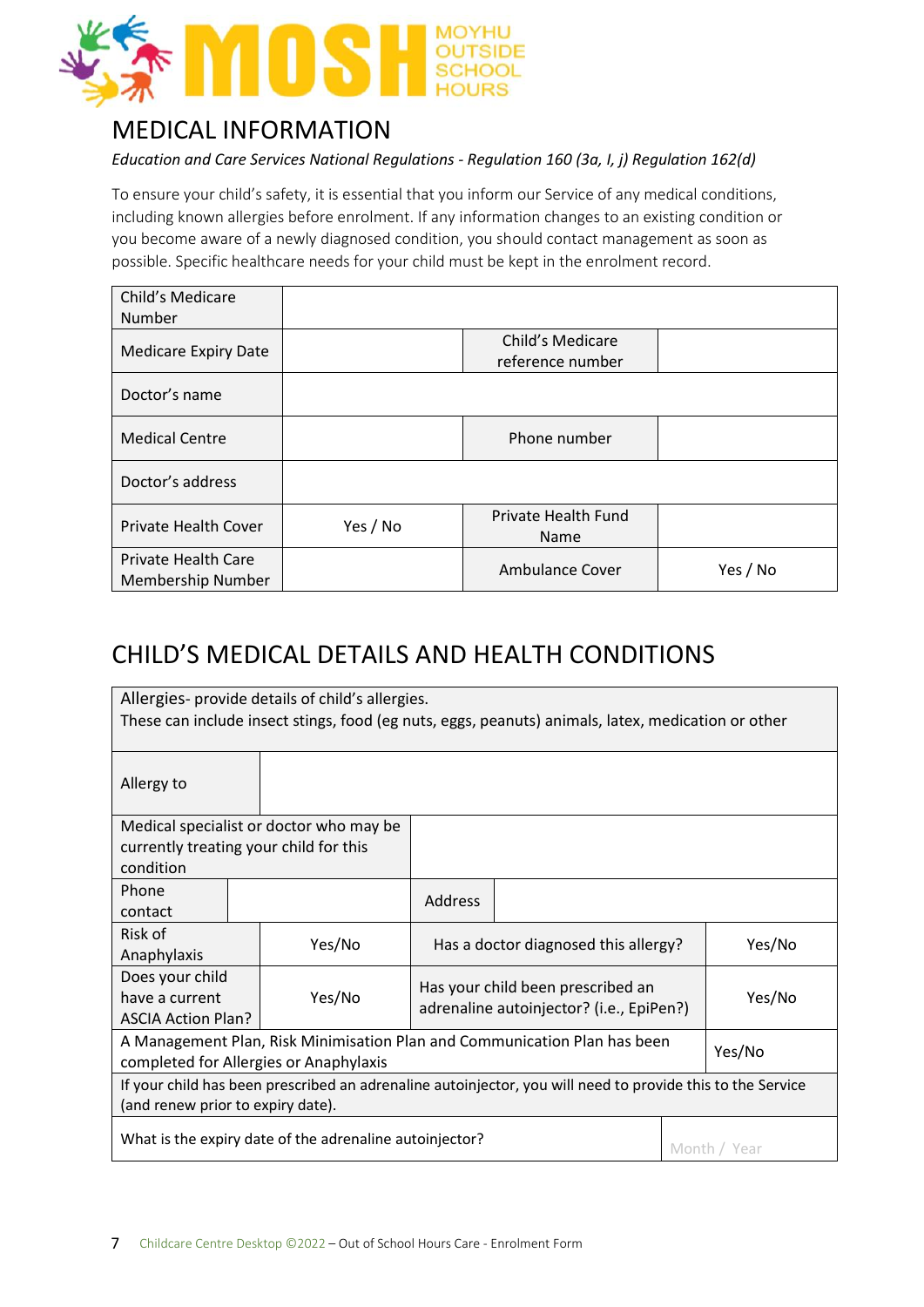

| Please be advised that if your child is diagnosed with<br>asthma or anaphylaxis and an emergency occurs, | Yes/No | Parent 1<br>Signature: |  |
|----------------------------------------------------------------------------------------------------------|--------|------------------------|--|
| the Nominated Supervisor or other educators may<br>administer emergency first aid without making         |        | Parent 2<br>Signature: |  |
| contact. Educators will notify the child's parents<br>and/or emergency services as soon as possible.     |        |                        |  |
| <b>Education and Care Services National Regulations -</b>                                                |        |                        |  |
| Regulation 94.                                                                                           |        |                        |  |

#### Does your child have any special dietary requirements or restrictions? Yes/No

| <b>Prohibited Food</b> | Detailed information |
|------------------------|----------------------|
|                        |                      |

# MEDICAL CONDITIONS OTHER THAN ALLERGIES, AND

#### ANAPHYLAXIS (ASTHMA, SEVERE ASTHMA, EPILEPSY, DIABETES other)

| <b>Medical condition</b>                                                                                                                                  |        |                                                  |        |  |  |
|-----------------------------------------------------------------------------------------------------------------------------------------------------------|--------|--------------------------------------------------|--------|--|--|
| Has a doctor diagnosed this condition?                                                                                                                    |        |                                                  | Yes/No |  |  |
| Does your child have a current Medical Management Plan (e.g. ASCIA<br>Asthma Plan)                                                                        |        |                                                  | Yes/No |  |  |
| If yes, is this plan attached?                                                                                                                            |        |                                                  | Yes/No |  |  |
| A Management Plan, Risk Minimisation Plan and Communication Plan has<br>been completed for medical conditions (Regulation 90)                             |        |                                                  | Yes/No |  |  |
| If yes, is this plan attached?                                                                                                                            |        |                                                  | Yes/No |  |  |
| Does your child take any prescribed regular medication for this condition?<br>Yes/No                                                                      |        |                                                  |        |  |  |
| <b>Medication Name/s</b>                                                                                                                                  |        |                                                  |        |  |  |
| REQUEST FOR MY CHILD TO SELF ADMINISTER PRESCRIBED MEDICATION                                                                                             |        |                                                  |        |  |  |
| Do you agree to your child independently<br>self-administer their own medication?<br>Education and Care Services National<br>Regulations - Regulation 96. | Yes/No | Parent 1<br>Signature:<br>Parent 2<br>Signature: |        |  |  |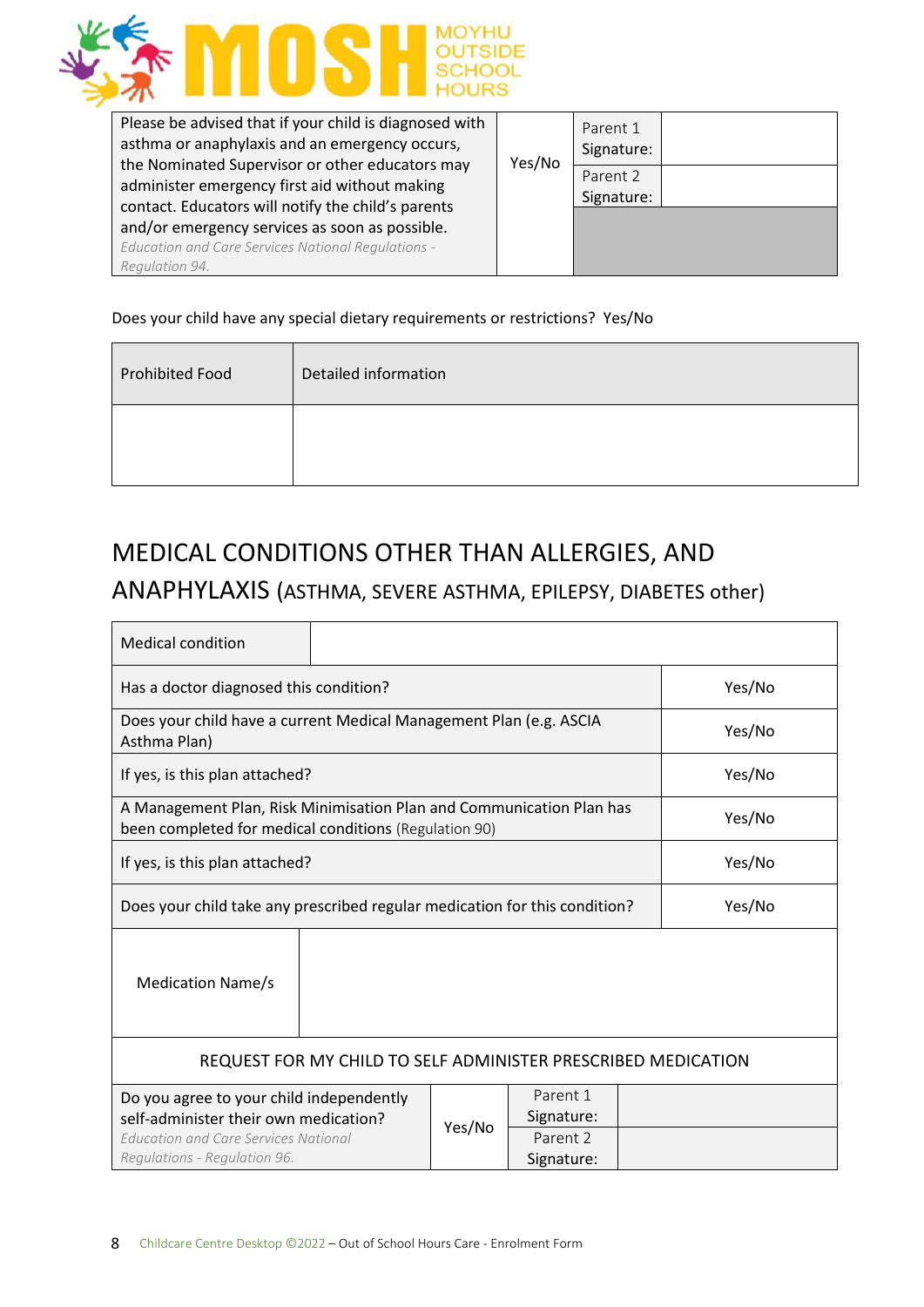

| Please indicate the medication that your child has permission to self-administer (eg: asthma reliever, |
|--------------------------------------------------------------------------------------------------------|
| enzymes for cystic fibrosis).                                                                          |
|                                                                                                        |

| Doctor's name                                                                                                                                                                                                                                                                                                                                                                                                                     |  |  |                 |  |      |  |
|-----------------------------------------------------------------------------------------------------------------------------------------------------------------------------------------------------------------------------------------------------------------------------------------------------------------------------------------------------------------------------------------------------------------------------------|--|--|-----------------|--|------|--|
| <b>Medical Centre</b>                                                                                                                                                                                                                                                                                                                                                                                                             |  |  | Phone<br>Number |  |      |  |
| Signature                                                                                                                                                                                                                                                                                                                                                                                                                         |  |  |                 |  | Date |  |
| Students in infant classes may require supervision when self-administering medication and other<br>aspects of healthcare management. In accordance with their age and stage of development and<br>capabilities, older students can take responsibility for their own health care. Self-management must<br>follow an agreement by the student and parents/guardians, the Service and the student's<br>medical/health practitioner. |  |  |                 |  |      |  |
| Please advise if your child's medical condition creates any difficulties with self-management, for<br>example, difficulty to remember to take medication at specified times or difficulties coordinating<br>equipment. Please include information about how you support your child at home to administer their<br>medication.                                                                                                     |  |  |                 |  |      |  |
|                                                                                                                                                                                                                                                                                                                                                                                                                                   |  |  |                 |  |      |  |

| <b>Medication agreement</b>                                                                                                                                                                             |                        |  |
|---------------------------------------------------------------------------------------------------------------------------------------------------------------------------------------------------------|------------------------|--|
| Medication will only be administered if:<br>it is prescribed by a medical practitioner<br>it is in the original container with the original label<br>$\bullet$                                          | Parent 1<br>Signature: |  |
| the label contains the child's name<br>$\bullet$<br>instructions and dosage can be clearly read<br>$\bullet$<br>expiry date or use by date is valid<br>$\bullet$                                        | Parent 2<br>Signature: |  |
| any verbal or written instructions provided by the<br>$\bullet$<br>medical practitioner must be provided by the<br>parent/s                                                                             |                        |  |
| <b>Education and Care Services National Regulations</b><br>Regulation, 95                                                                                                                               |                        |  |
| Any medication, including non-prescription medication<br>like creams and paracetamol, must be authorised by<br>parents or an authorised nominee on our<br>Administration of Authorised Medication form. |                        |  |
| Education and Care Services National Regulations<br><b>Regulation 93</b>                                                                                                                                |                        |  |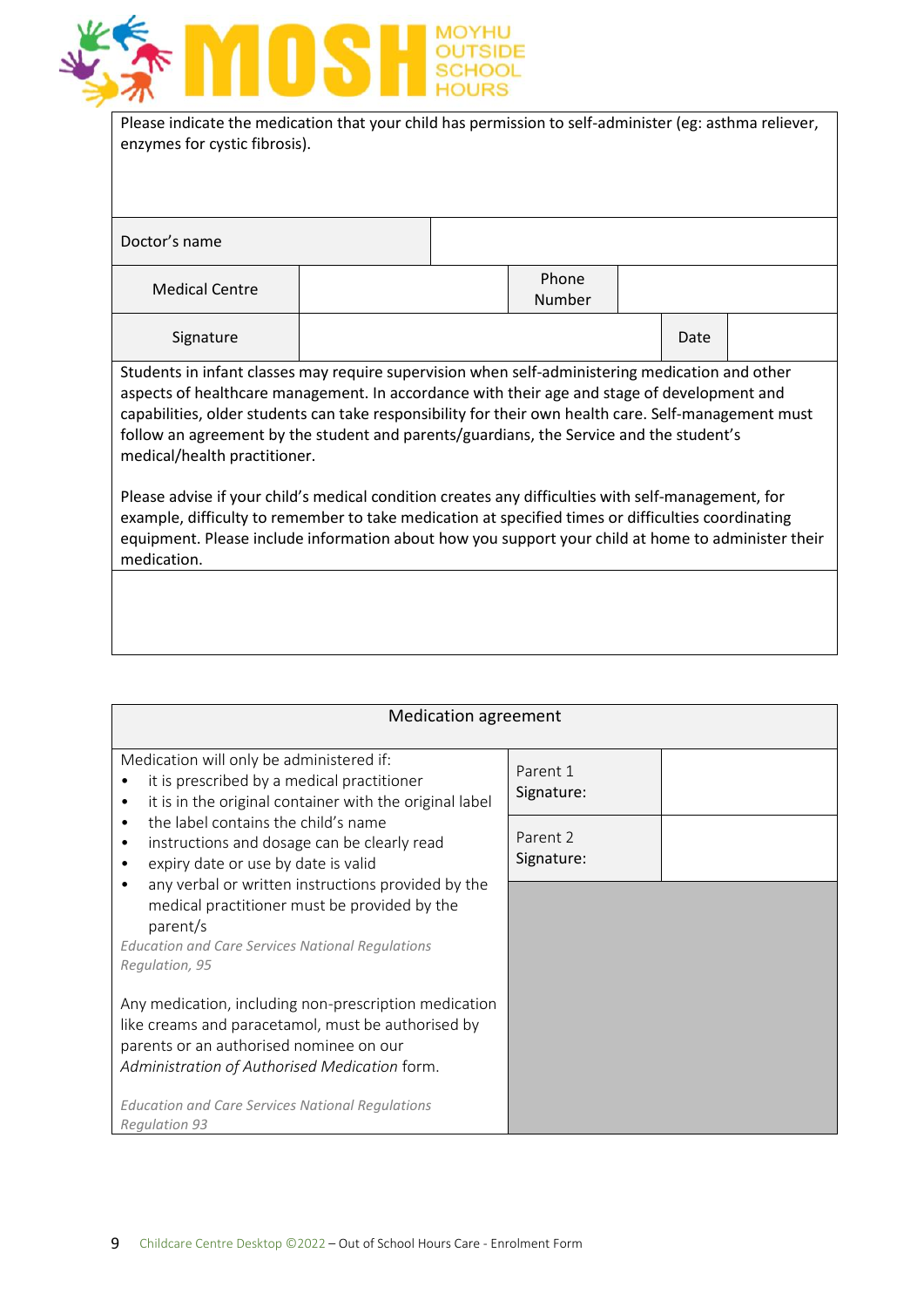

### IMMUNISATION DETAILS

*Education and Care Services National Regulations - Regulation 160 (3a, I, j)*

| AIR Immunisation History Statement or AIR Immunisation History Form is<br>provided and has words 'up to date' recorded.                                           | Yes/No | Attached |
|-------------------------------------------------------------------------------------------------------------------------------------------------------------------|--------|----------|
| AIR Immunisation History Statement Medical Exemption Form is provided<br>recording medical contraindication/natural immunity.                                     | Yes/No | Attached |
| Air Immunisation History Form is completed by a GP/nurse when the AIR<br>does not have a record of immunisations and a 'catch up' schedule has been<br>initiated. | Yes/No | Attached |

#### FAMILY INFORMATION

| Does your child have any siblings attending<br>our Service? If so, please provide their<br>names and ages.              |  |
|-------------------------------------------------------------------------------------------------------------------------|--|
| Does your child have other siblings at home<br>or attending school? If so, please provide<br>their names and ages.      |  |
| Does your child have any other close<br>relations attending the Service? If so, please<br>provide their names and ages. |  |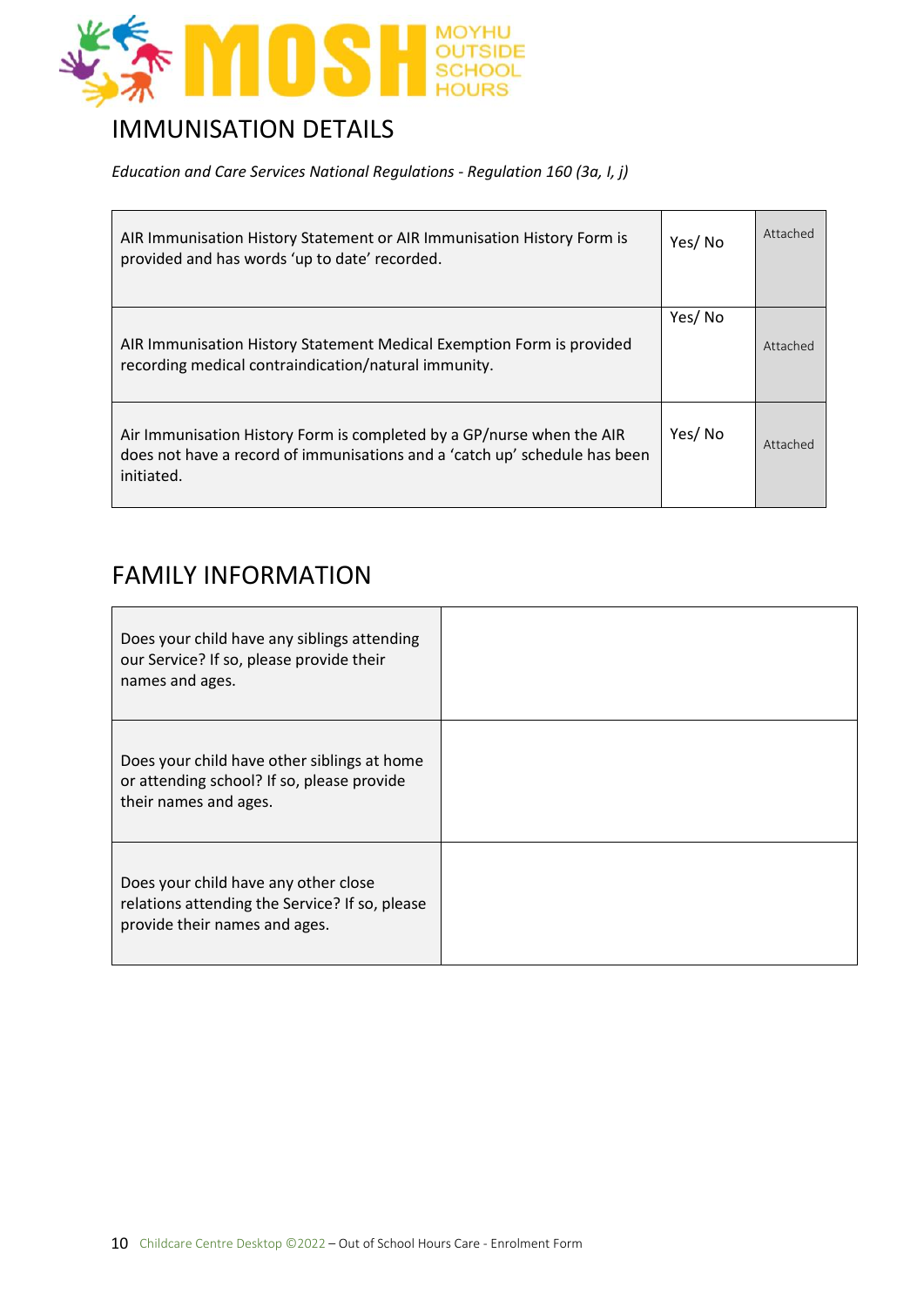

## DEVELOPMENTAL INFORMATION

|                                                                                                                                                       | Please provide any relevant information |
|-------------------------------------------------------------------------------------------------------------------------------------------------------|-----------------------------------------|
| Does your child have any problems with<br>hearing, sight or speech?                                                                                   |                                         |
| Does your child have a physical disability or<br>delay, including intellectual, sensory or<br>physical impairment?                                    |                                         |
| Does your child require additional support<br>for learning because of disability?                                                                     |                                         |
| Is there anything that you do or modify at<br>home that may assist us to meet the<br>educational needs of your child?                                 |                                         |
| Is this the first time your child has been in<br>care? If yes, please indicate the type of<br>early education and care your child has<br>experienced. |                                         |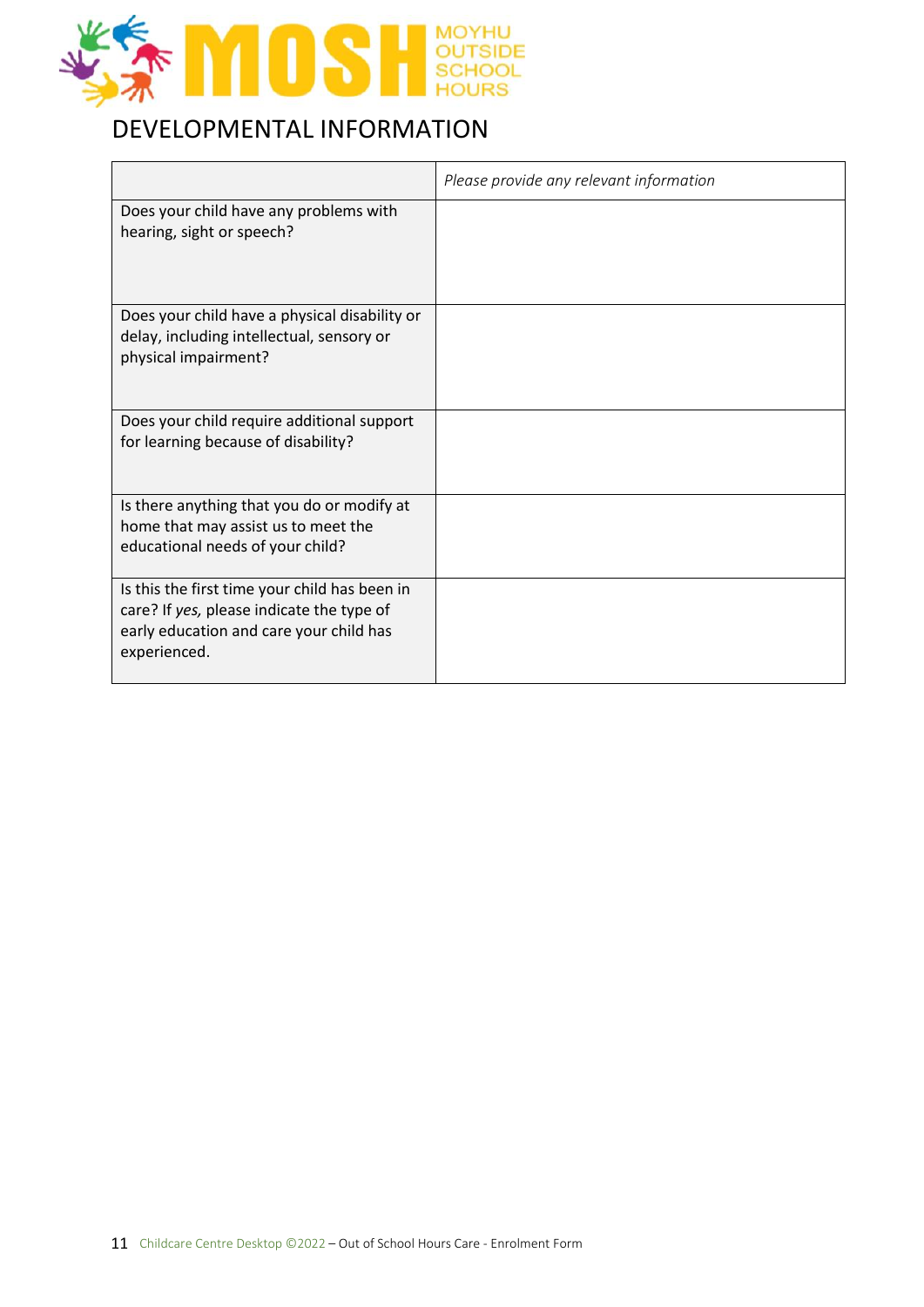

### FIRST EMERGENCY CONTACT -AUTHORISED NOMINEE

*Education and Care Services National Regulations - Regulation 160 (3b, ii, iii, iv, v) 161 (1a, I, ii, 1b)*

There may be times or situations where your child has had an accident, injury, trauma or illness and parent/s cannot be reached or are unable to collect their child. Please nominate two people who are authorised to be contacted in case of an emergency and/or are authorised to collect your child. Each person must live a maximum of 30 minutes from the Service and must provide identification when collecting the child.

Please ensure you have obtained the person's consent before listing them as an emergency contact.

| <b>Full Name</b>                                                                                                                                                                                                                          |                   |                       |                                                                                                                                        |
|-------------------------------------------------------------------------------------------------------------------------------------------------------------------------------------------------------------------------------------------|-------------------|-----------------------|----------------------------------------------------------------------------------------------------------------------------------------|
| Relationship to child                                                                                                                                                                                                                     |                   |                       |                                                                                                                                        |
| <b>Phone Number</b>                                                                                                                                                                                                                       | (H)<br>(M)<br>(W) |                       |                                                                                                                                        |
| <b>Address</b>                                                                                                                                                                                                                            |                   |                       |                                                                                                                                        |
| <b>Email Address</b>                                                                                                                                                                                                                      |                   |                       |                                                                                                                                        |
| Can this person be contacted to collect                                                                                                                                                                                                   |                   | Parent 1<br>Signature |                                                                                                                                        |
| your child from the education and care<br>service                                                                                                                                                                                         | Yes/No            | Parent 2<br>Signature |                                                                                                                                        |
| Can this person be contacted to give<br>consent for medical treatment or to<br>authorise for a Nominated Supervisor or<br>educator to administer medication to the<br>child in the event that you cannot be<br>contacted? (Please Circle) | Yes/No            | Parent 1<br>Signature |                                                                                                                                        |
|                                                                                                                                                                                                                                           |                   | Parent 2<br>Signature |                                                                                                                                        |
| Can this person be contacted to give<br>consent for educators to take the child                                                                                                                                                           |                   | Parent 1<br>Signature |                                                                                                                                        |
| outside the Service's premises in the event<br>that you cannot be contacted?<br>(Please Circle)                                                                                                                                           | Yes/No            | Parent 2<br>Signature |                                                                                                                                        |
| Can this person give authorisation for the<br>Service to take the child on regular                                                                                                                                                        | Yes/No            | Parent 1<br>Signature |                                                                                                                                        |
| outings?<br>(Please Circle)                                                                                                                                                                                                               |                   | Parent 2<br>Signature |                                                                                                                                        |
| Is this person authorised to authorise the<br>education and care service to transport<br>the child or arrange transportation for the<br>child?                                                                                            | Yes/No            | Parent 1<br>Signature | If your service does not offer,<br>or arrange transportation of<br>children as part of your<br>education and care service-<br>mark N/A |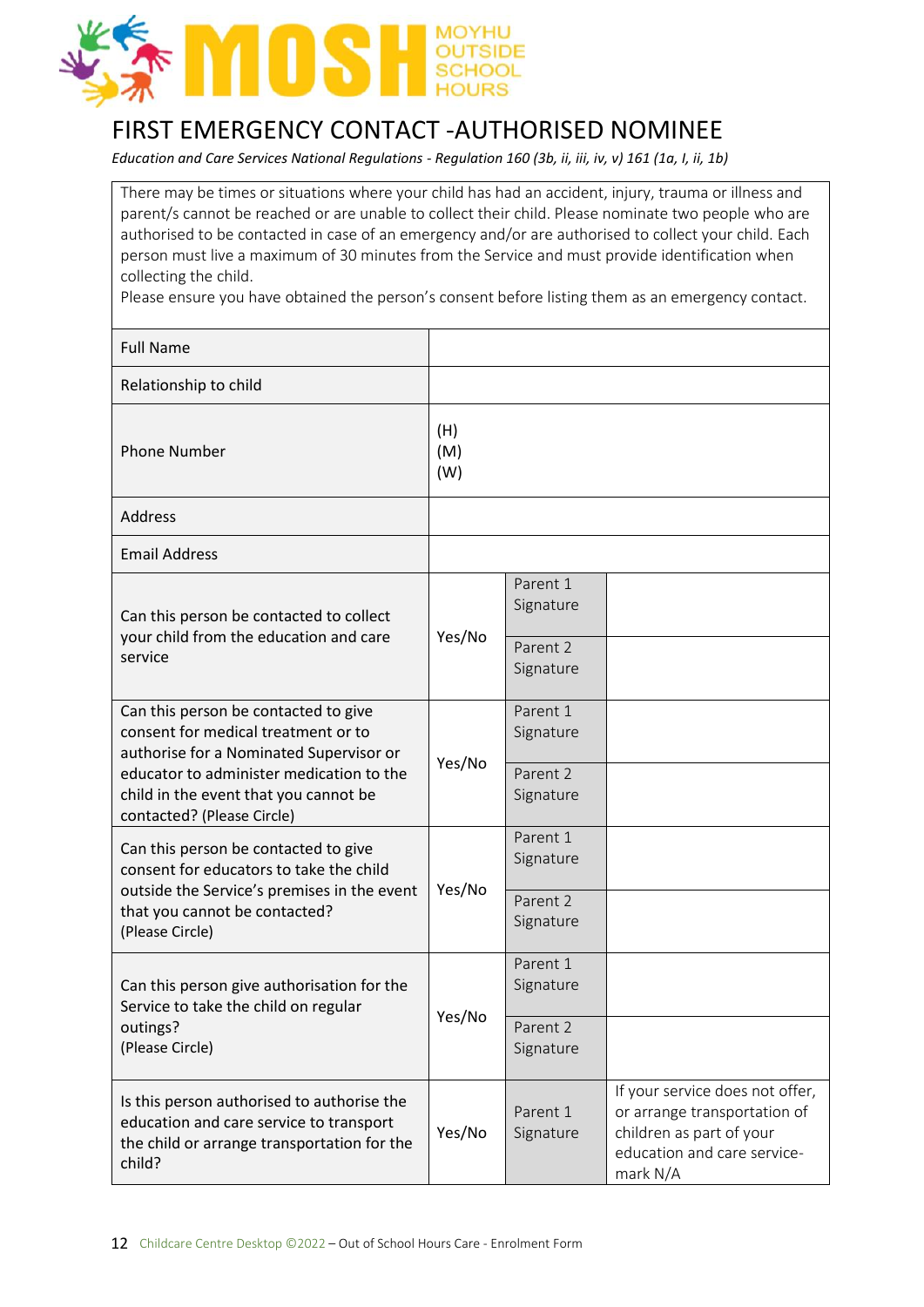

### SECOND EMERGENCY CONTACT- AUTHORISED NOMINEE

*Education and Care Services National Regulations - Regulation 160 (3b, ii, iii, iv, v) 161 (1a, I, ii, 1b)*

| <b>Full Name</b>                                                                                                                               |        |                       |                                                                                                                                        |
|------------------------------------------------------------------------------------------------------------------------------------------------|--------|-----------------------|----------------------------------------------------------------------------------------------------------------------------------------|
| Relationship to child                                                                                                                          |        |                       |                                                                                                                                        |
|                                                                                                                                                | (H)    |                       |                                                                                                                                        |
| <b>Phone Number</b>                                                                                                                            | (M)    |                       |                                                                                                                                        |
|                                                                                                                                                | (W)    |                       |                                                                                                                                        |
| <b>Address</b>                                                                                                                                 |        |                       |                                                                                                                                        |
| <b>Email Address</b>                                                                                                                           |        |                       |                                                                                                                                        |
| Can this person be contacted to collect                                                                                                        |        | Parent 1<br>Signature |                                                                                                                                        |
| your child from the education and care<br>service                                                                                              | Yes/No | Parent 2<br>Signature |                                                                                                                                        |
| Can this person be contacted to give<br>consent for medical treatment or to<br>authorise for a Nominated Supervisor or                         | Yes/No | Parent 1<br>Signature |                                                                                                                                        |
| educator to administer medication to the<br>child in the event that you cannot be<br>contacted? (Please Circle)                                |        | Parent 2<br>Signature |                                                                                                                                        |
| Can this person be contacted to give<br>consent for educators to take the child<br>outside the Service's premises in the event                 | Yes/No | Parent 1<br>Signature |                                                                                                                                        |
| that you cannot be contacted?<br>(Please Circle)                                                                                               |        | Parent 2<br>Signature |                                                                                                                                        |
| Can this person give authorisation for the<br>Service to take the child on regular                                                             |        | Parent 1<br>Signature |                                                                                                                                        |
| outings?<br>(Please Circle)                                                                                                                    | Yes/No | Parent 2<br>Signature |                                                                                                                                        |
| Is this person authorised to authorise the<br>education and care service to transport<br>the child or arrange transportation for the<br>child? | Yes/No | Parent 1<br>Signature | If your service does not offer,<br>or arrange transportation of<br>children as part of your<br>education and care service-<br>mark N/A |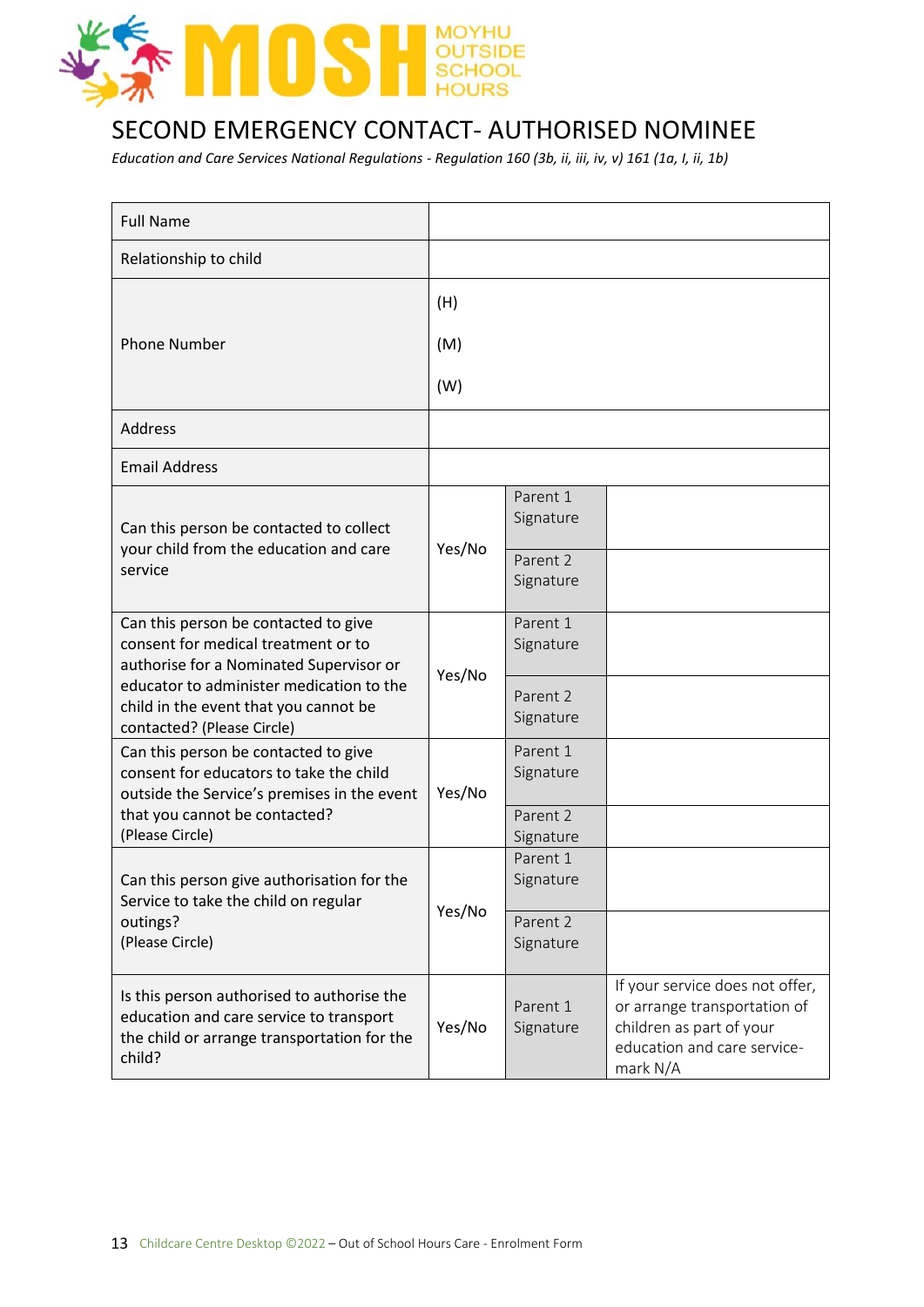

#### AUTHORISATIONS

Illness, accident and emergency treatment *Education and Care Services National Regulations - Regulation 160 (3i) Regulation 161 (1a, 1b, 1c)*

| Do you authorise the Nominated Supervisor or<br>another educator at the Service to seek medical<br>treatment from a registered medical<br>practitioner, hospital or ambulance service? |        | Parent 1<br>Signature: |  |
|----------------------------------------------------------------------------------------------------------------------------------------------------------------------------------------|--------|------------------------|--|
|                                                                                                                                                                                        | Yes/No | Parent 2<br>Signature: |  |
| Do you authorise the Nominated Supervisor or<br>other educator at the Service to seek dental                                                                                           |        | Parent 1<br>Signature: |  |
| treatment from a registered dental practitioner<br>or service in the event of an emergency?                                                                                            | Yes/No | Parent 2<br>Signature: |  |
| Do you authorise the Nominated Supervisor or<br>other educator to arrange transportation,                                                                                              | Yes/No | Parent 1<br>Signature: |  |
| including by an ambulance service, for your<br>child in the event of an emergency?                                                                                                     |        | Parent 2<br>Signature: |  |

### TRANSPORTATION AUTHORISATION

*Education and Care Services National Regulations - Regulation 102(4), 102D (4)*

| The Service will seek separate authorisations from a parent/carer or authorised person who is<br>authorised to transport the child or arrange transportation for the child for: |  |  |  |  |
|---------------------------------------------------------------------------------------------------------------------------------------------------------------------------------|--|--|--|--|
| regular outings (once every twelve months)                                                                                                                                      |  |  |  |  |
| an excursion that is not a regular outing                                                                                                                                       |  |  |  |  |
| Parent 1<br>Signature:                                                                                                                                                          |  |  |  |  |
| Parent 2<br>Signature:                                                                                                                                                          |  |  |  |  |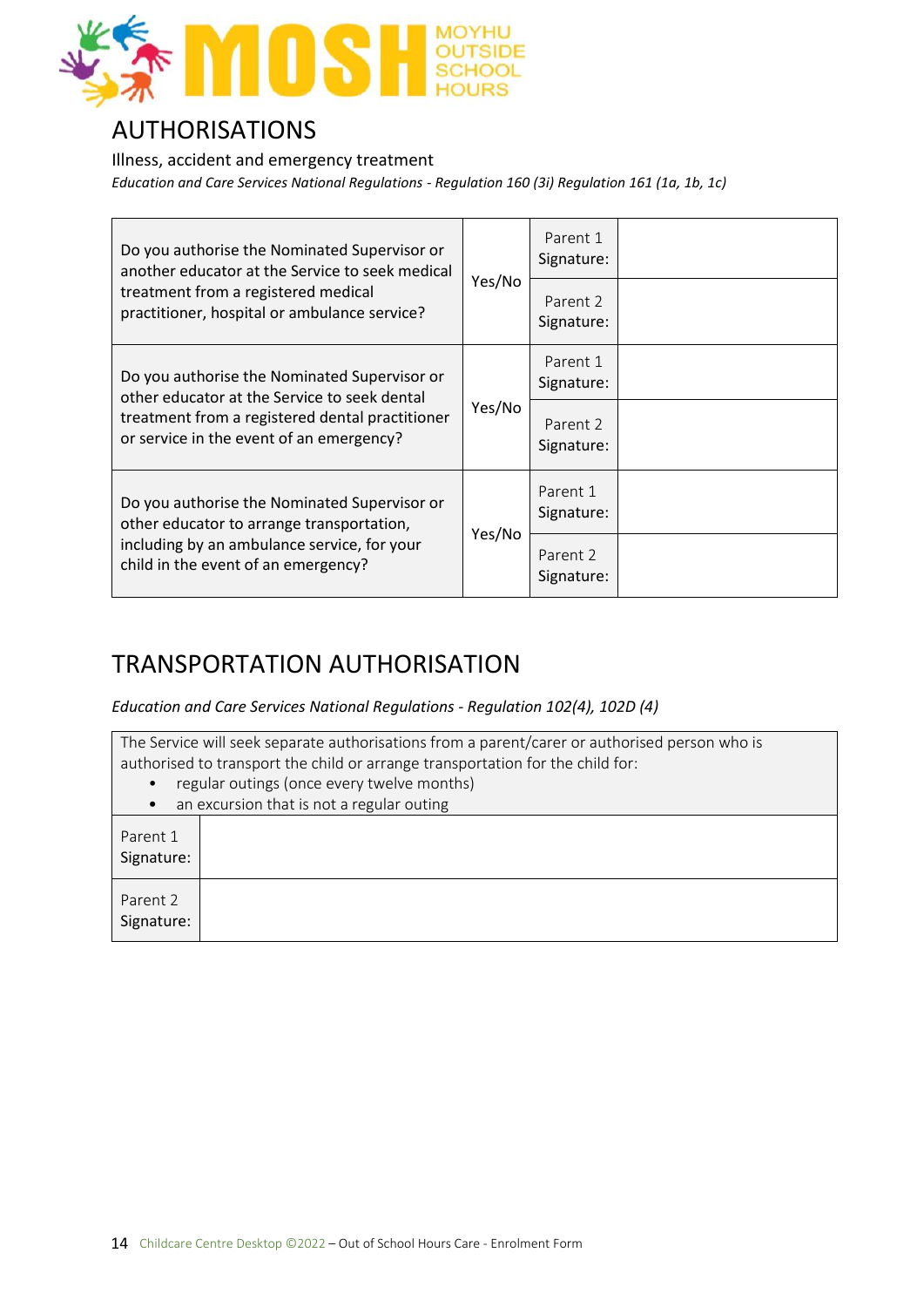

### ENROLMENT AGREEMENT

Please read the following agreement carefully before signing. If there is anything within this document that you are unsure of, please ask for clarification.

#### HEALTH AND SAFETY

| I/we give permission for this child to apply SPF30+ sunscreen prior to sun exposure (If<br>not, please provide a letter releasing the Service of any Liability) | YFS | NΩ |
|-----------------------------------------------------------------------------------------------------------------------------------------------------------------|-----|----|
| Have Band-Aids or sticking plasters applied when necessary                                                                                                      | YFS |    |
| Have staff apply Insect Repellent (supplied by parents)                                                                                                         | YFS |    |

#### PHOTOGRAPHY AND VIDEO

| For photos and video footage to be taken of my/our child for Service use and staff<br>training purposes (footage will not leave the Service)                                                                       | <b>YFS</b> | NO  |
|--------------------------------------------------------------------------------------------------------------------------------------------------------------------------------------------------------------------|------------|-----|
| For photos and video footage of my/our child to be used in Learning Stories, and to be<br>shared with other families that attend the Service                                                                       | <b>YES</b> | NO. |
| For photos and video footage of my/our child to be used for student training purposes<br>(Photos and video footage may leave the Service for students to present to lecturer and<br>class for viewing and marking) | <b>YFS</b> | NO. |
| For photos and video footage of my/our child to be used on Service website, social<br>media and other internet purposes, such as advertisement and used in organisation's<br>resources                             | <b>YFS</b> | NO. |

#### PARENT AGREEMENT

*Education and Care Services National Regulations - Regulation 160 (3a, I, j)*

Please tick box to confirm you have read each point:

- I agree to inform the Service in writing immediately of any changes to the above information.
- ❑ I agree to keep my fees paid up to date and understand that my child's position at the Service will be in jeopardy if my fees are not kept up to date.
- ❑ If I am unable to collect my child by closing time, I will organise for one of the people listed as authorised contacts to collect my child prior to closing time. I am aware that if my child has not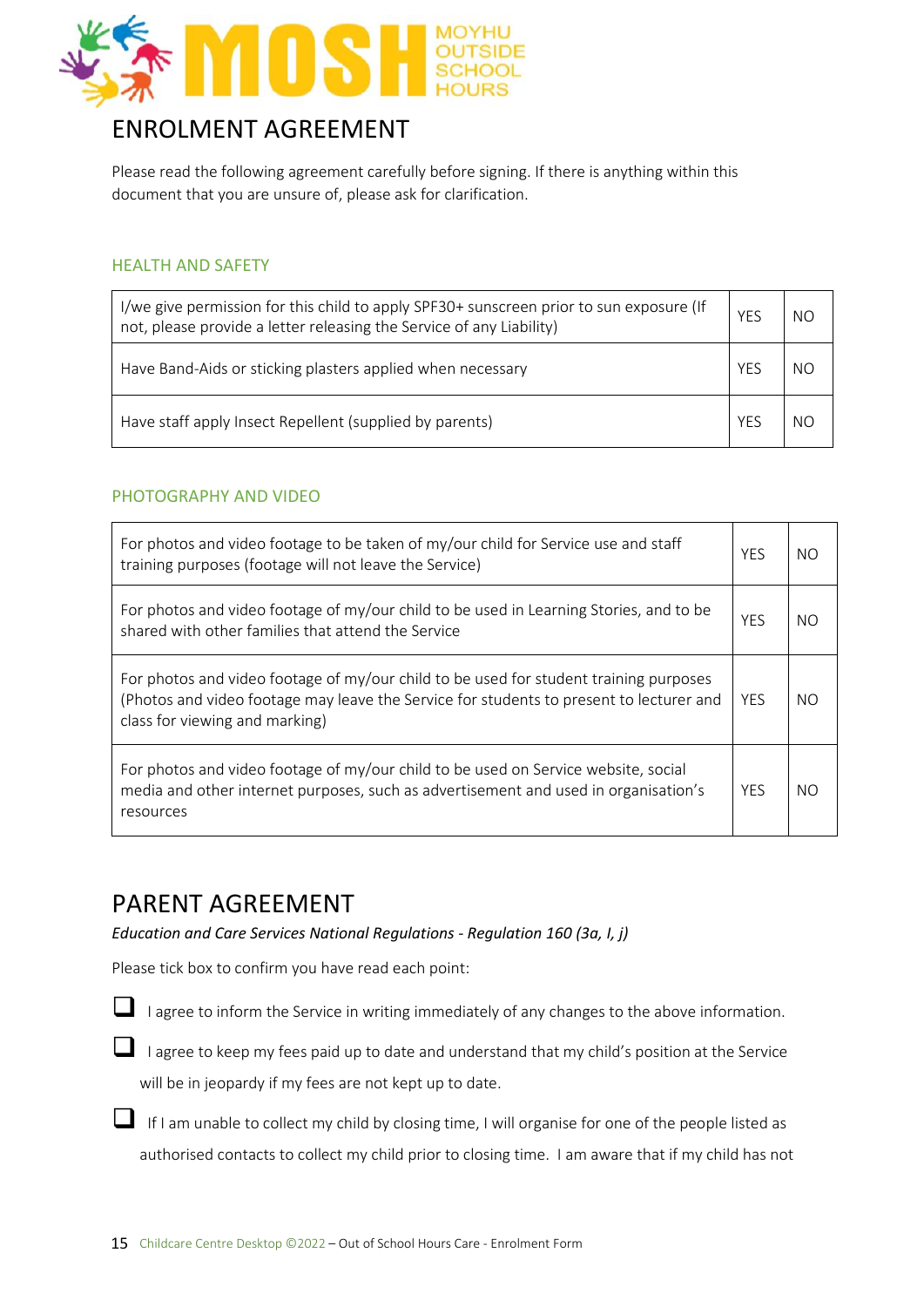been collected by closing time, and I am unable to be contacted, those persons nominated as authorised contacts will be called by Service staff to collect my child.

- $\blacksquare$  I agree to pay a late fee of \$12.00 per 15-minute block or part thereof after closing time. In the event that a child is left at the Service for over an hour after closing and Service staff have been unable to contact anyone to collect the child, educators or the nominated supervisor may be required to take your child to the local Police Station to await your arrival. A note will be left detailing your child's whereabouts. In this instance, the Service is also obligated to notify relevant Child Protection Agencies and/or the Regulatory Authority.
- 

❑ I authorise a qualified staff member to administer a single dose of paracetamol (Panadol) appropriate to my child's age, in the event of my child experiencing a high temperature and other measures of reducing the temperature have not worked. In this event, I agree to collect my child as soon as possible, or organise for someone else to collect my child.

- ❑ I give permission for prescribed medication to be administered by Service primary contact staff upon my authorisation on the Service's *Administration of Medication* form. I understand that if details are filled in incorrectly or left blank or if the medication does not meet the standards of the Service's policy the medication will not be given unless, in the case of missing or incorrect details I can be contacted to authorise the missing details. I agree to inform the staff both verbally and in writing of the need for medication for my child. I understand that nonprescription medication will not be given by staff unless it is accompanied by a current letter (within 6 months) from a General Practitioner stating the name of and reasons for the medication, and only then, if the Nominated Supervisor deems the child well enough to attend Service.
	- I give permission for my child to be observed by educators of the Service and students supervised by the educators. I give permission for my child to participate in programs organised by practicum students under the supervision of an educator. I am aware that confidentiality is always respected and that students will not be left with children without an educator present.
- ❑ I give permission for my child to be involved with leisure activities offered at the OSHC Service. ■ I have read the Family Handbook and am familiar with the Service's Policy Manual located on the Moyhu Primary School Website or you can request a hardcopy from the office. I agree to follow, support and abide by these policies and am aware that staff members are available to discuss any policies that I do not fully understand. I know that if I have any suggestions this can be given verbally to a staff member or anonymously in the suggestion box.